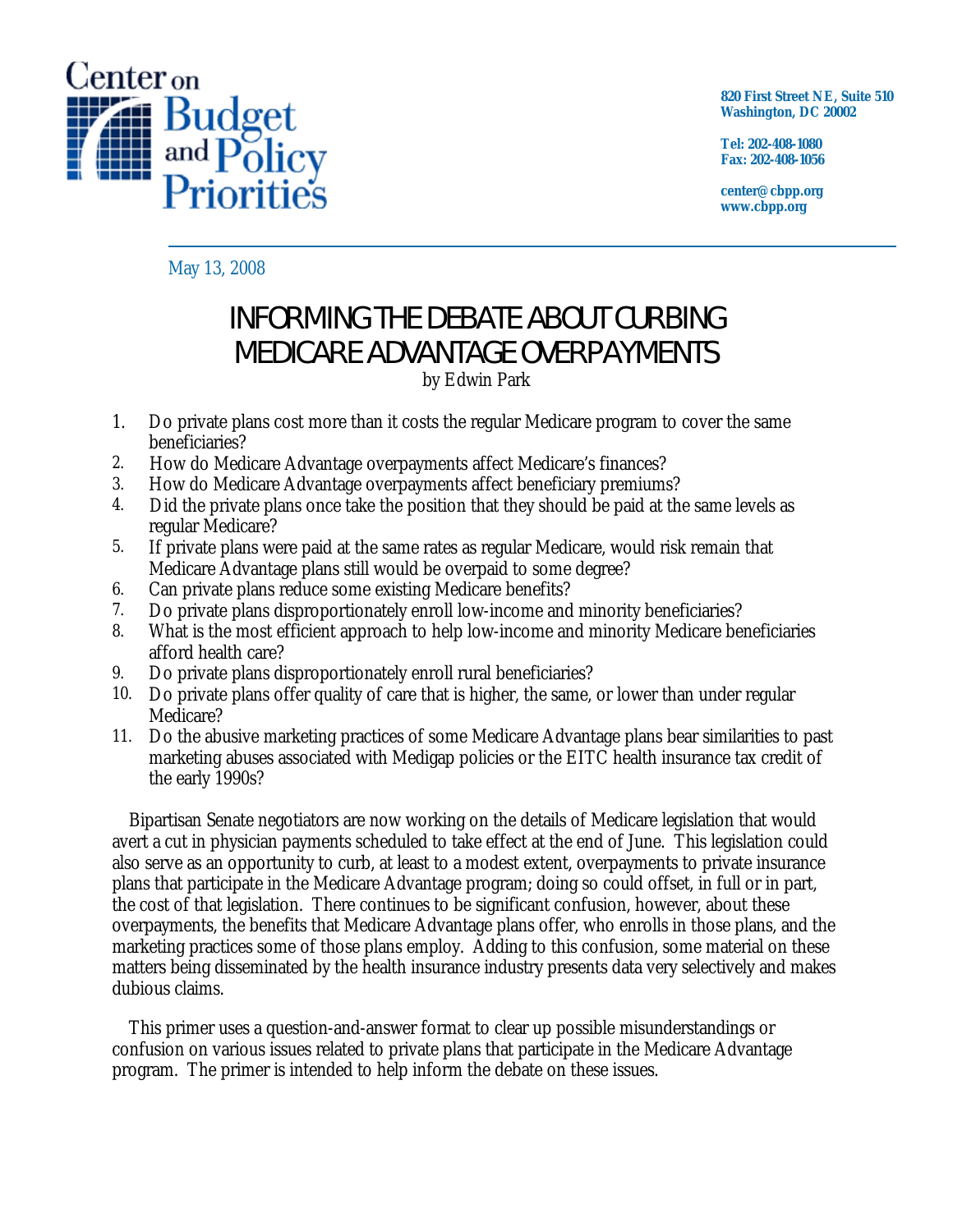#### **1. Question: Do private plans cost more than it costs the regular Medicare program to cover the same beneficiaries?**

**Answer:** The Medicare Payment Advisory Commission (MedPAC) — Congress' expert advisory body on Medicare payment policy — estimates that in 2008, private plans are paid *13*  percent more, on average, than it would cost traditional Medicare to cover the same beneficiaries.<sup>1</sup> According to analysis by George Washington University researchers for the Commonwealth Fund, these overpayments are estimated to average approximately \$1,000 for each beneficiary enrolled in a private plan.<sup>2</sup>

The private plans and the Administration have previously attempted to cast some doubt on these estimates, contending they may be inflated.<sup>3</sup> Such claims do not have merit. The Congressional Budget Office's director, Peter Orszag, has testified that "such claims are simply inaccurate."<sup>4</sup> MedPAC similarly dismissed such claims in its June 2007 report to Congress.<sup>5</sup>

Moreover, according to CBO, the overpayment per beneficiary is likely to *rise* in the future because enrollment growth in the private plans is concentrating in geographic areas with the highest overpayment rates.<sup>6</sup>

#### **2. Question: How do Medicare Advantage overpayments affect Medicare's finances?**

**Answer:** Last year, CBO estimated that setting payments to private plans at the same level it would cost traditional Medicare to serve the same beneficiaries would save \$54 billion over five

3 America's Health Insurance Plans, "AHIP Raises Concerns about New MedPAC Report and its Potential Impact on Beneficiaries," March 1, 2007; Scott Serota, "Statement on MedPAC Report," Blue Cross and Blue Shield Association; and Centers for Medicare and Medicaid Services, "Medicare Advantage in 2007," April 20, 2007.

4 Mary Agnes Carey, "Cuts to Medicare Private Fee-for-Service Plans Would Yield Modest Savings," CQ Healthbeat News, June 28, 2007.

5 Medicare Payment Advisory Commission, "Report to the Congress: Promoting Greater Efficiency in Medicare," *op cit*.

 $\overline{a}$ 1 Medicare Payment Advisory Commission, "Report to the Congress: Medicare Payment Policy," March 2008. Last year, both MedPAC and the Congressional Budget Office estimated that private plans were paid 12 percent more than traditional fee-for-service Medicare. See Medicare Payment Advisory Commission, "Report to the Congress: Promoting Greater Efficiency in Medicare," June 2007 and Peter Orszag, "The Medicare Advantage Program: Enrollment Trends and Budgetary Effects," Testimony before the Senate Finance Committee, Congressional Budget Office, April 11, 2007.

<sup>2</sup> Brian Biles, Lauren Hersh Nicholas, Barbara Cooper, Emily Adrion and Stuart Guterman, "The Cost of Privatization: Extra Payments to Medicare Advantage Plans— Updated and Revised," The Commonwealth Fund, November 2006; Brian Biles and Emily Adrion, "The Cost of Privatization: Extra Payments to Medicare Advantage Plans; Updated Tables for 2007," George Washington University, May 1, 2007; and Brian Biles, Emily Adrion and Stuart Guterman, "The Cost of Privatization: Extra Payments to Medicare Advantage Plans in 2008," (forthcoming 2008).

<sup>6</sup> See Edwin Park and Robert Greenstein, "Private Plan Overpayments Weaken Medicare's Financing and Hasten the Program's Insolvency," Center on Budget and Policy Priorities, April 20, 2007 (discussing testimony of Peter Orszag, CBO Director, before the Senate Finance Committee on April 11, 2007). See also Medicare Payment Advisory Commission, "Report to the Congress: Promoting Greater Efficiency in Medicare," *op cit*.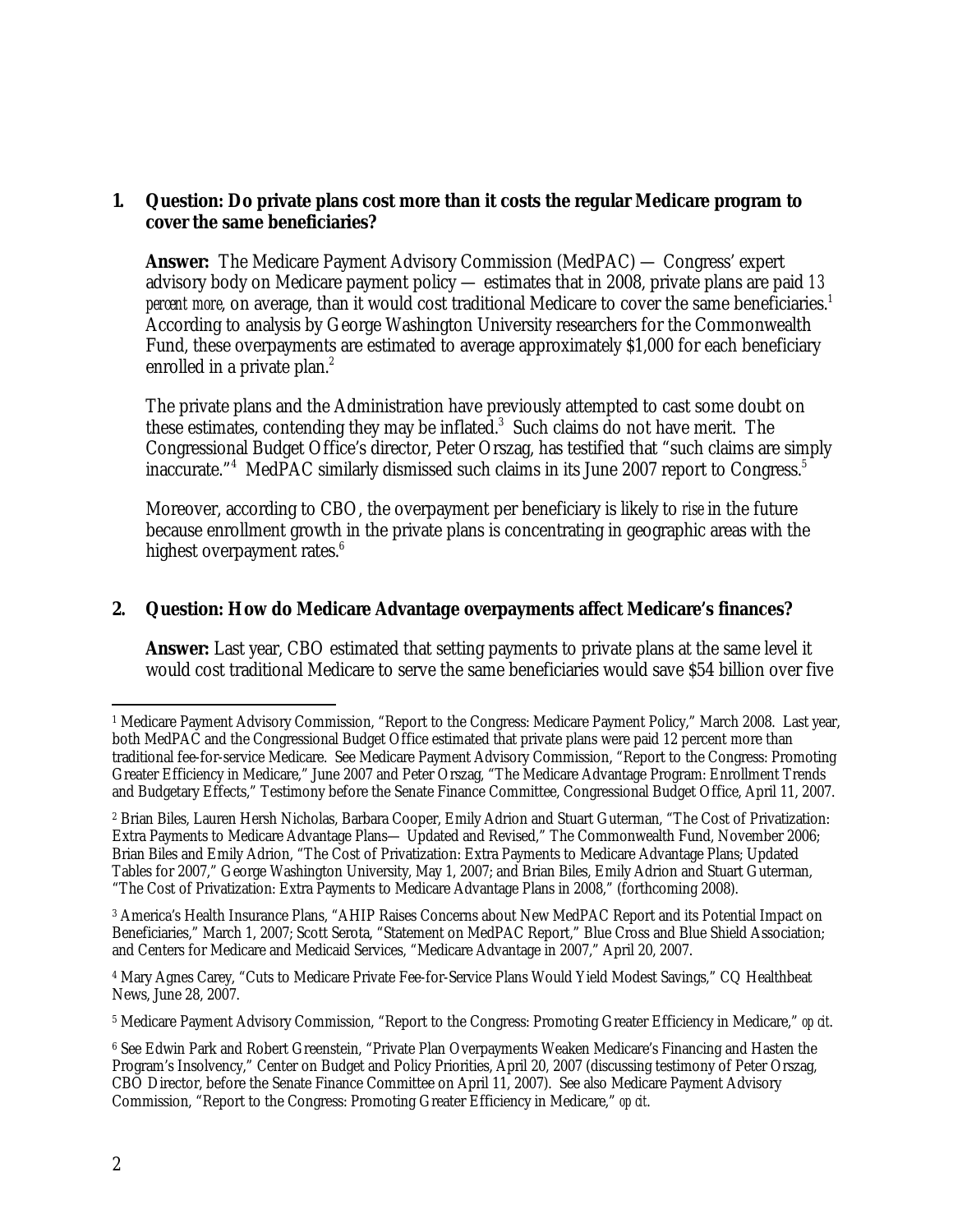years (2008-2012) and \$149 billion over ten years (2008-2017). These are the amounts by which the private plans are overpaid.<sup>7</sup>

The Chief Actuary at the Centers for Medicare and Medicaid Services (CMS) has testified that the overpayments advance the date when the Medicare Hospital Insurance Trust Fund will become insolvent by 18 months.<sup>8</sup> Because of the overpayments, restoring solvency will require substantially larger benefit cuts and/or tax increases than would otherwise be needed. In testimony before the Health Subcommittee of the House Ways and Means Committee earlier this year, Glenn Hackbarth, MedPAC's chairman, warned that "these added expenditures contribute to the worsening long-range financial sustainability of the Medicare program."9 Hackbarth similarly warned last year that the Medicare program faces "a very clear and imminent risk from this overpayment that will put this country in an untenable position."<sup>10</sup>

## **3. Question: How do Medicare Advantage overpayments affect beneficiary premiums?**

**Answer:** Under Medicare Part B, beneficiaries are charged a monthly premium equal to 25 percent of the costs of Part B-related services, which include physician visits and other types of outpatient care. Because private-plan overpayments increase Medicare costs under both Part A (hospital and nursing home services) and Part B, they increase the Part B premiums that beneficiaries must pay. According to the Chief Actuary at the Centers for Medicare and Medicaid Services, the Medicare Advantage overpayments raise Part B premiums by about \$3 per month per person, or  $$72$  a year for a couple, in 2008.<sup>11</sup>

This means that the 32 million seniors and people with disabilities enrolled in Part B and regular Medicare are charged higher premiums every month in order to help subsidize the cost of the overpayments related to the approximately 9 million beneficiaries who are enrolled in private plans. (Approximately 8 million of the 32 million beneficiaries charged the higher premiums are low-income beneficiaries whose premiums are paid for them by the Medicaid program; the costs of the higher Medicare premium for these individuals are borne by the federal government and the states, which jointly fund Medicaid. Some beneficiaries enrolled in Medicare Advantage also pay higher Part B premiums if the private plans in which they are enrolled do not use a portion of the overpayments to lower the Medicare premiums their enrollees pay.)

 $\overline{a}$ 7 Congressional Budget Office, "Preliminary CBO Estimates of Policies Capping the Medicare Advantage Benchmarks," April 15, 2008.

<sup>8</sup> See Fawn Johnson, "Stark, Camp Disagree Over Paths to Keep Medicare Solvent," *Congress Daily*, April 1, 2008.

<sup>&</sup>lt;sup>9</sup> Glenn Hackbarth, "Report to the Congress: Medicare Payment Policy," Testimony before the Health Subcommittee of the House Ways and Means Committee, March 11, 2008.

<sup>10</sup> Glenn Hackbarth, "The Medicare Advantage Program and MedPAC Recommendations," Testimony before the Senate Finance Committee, Medicare Payment Advisory Commission, April 11, 2007.

<sup>11</sup> See Johnson, *op cit* and BNA Health Care Policy Daily, "Cutting Managed Care Pay Would Prolong Medicare Trust Fund Solvency, Actuary Says," April 2, 2008.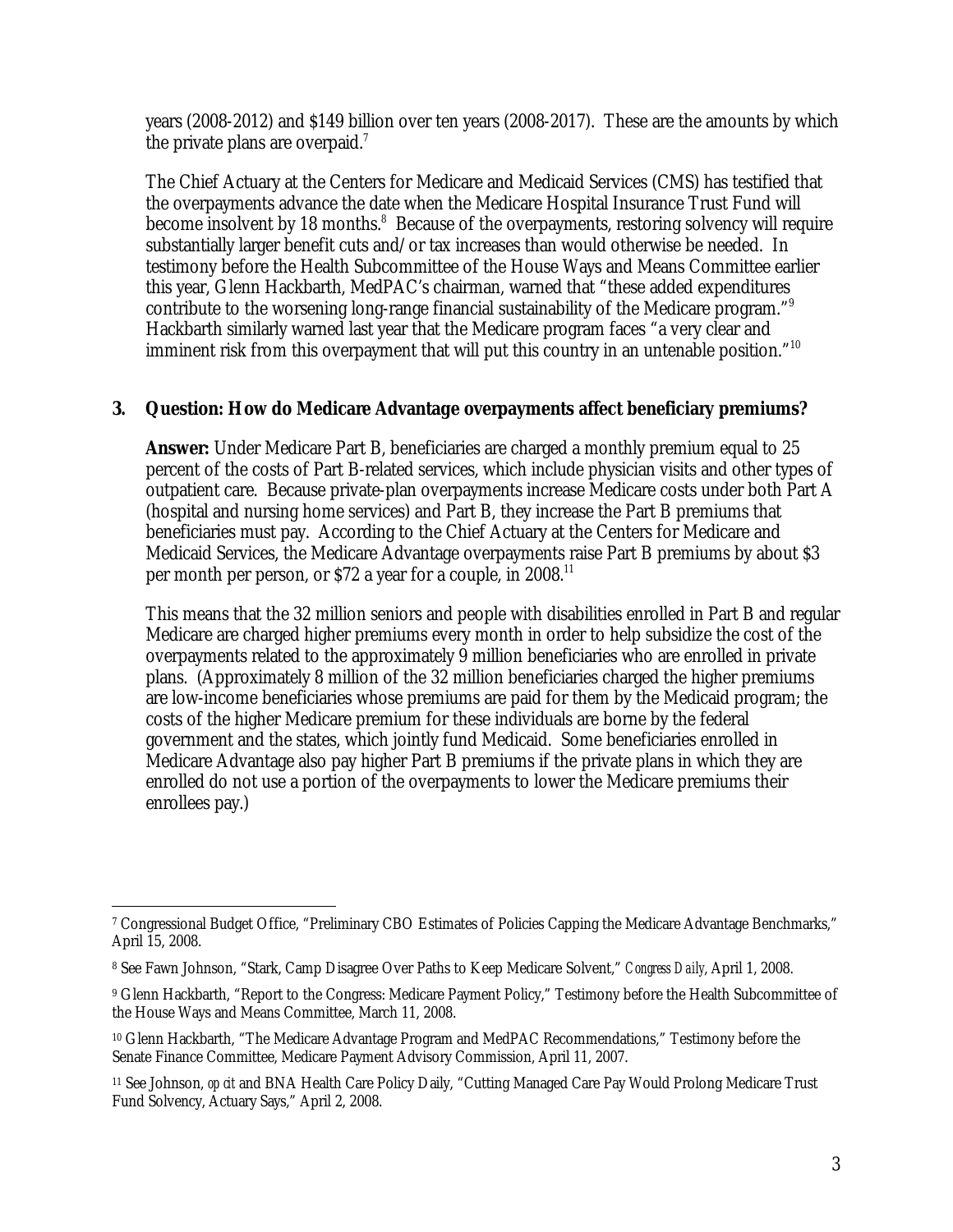#### **4. Question: Did the private plans once take the position that they should be paid at the same levels as regular Medicare?**

**Answer:** Private plans were originally brought into the Medicare program on the theory that they could deliver Medicare services at lower cost. Plan payment rates were initially set at *95 percent* of the cost of traditional Medicare. Private plans at that time called for payment increases to pay them at *100 percent* of the cost of Medicare fee-for-service. The private plans said that reimbursing them at levels equal to those under regular Medicare would close a "fairness gap" and "create a level playing field between [private plans] and fee-for-service.<sup>12</sup>

Today, however, particularly as a result of provisions written into the 2003 Medicare prescription drug law that throw billions of dollars at the plans, the plans are paid substantially *more* than it costs to treat the same patients under regular Medicare. As noted above, they are paid 13 percent more on average (or 113 percent of Medicare fee-for-service costs). Now that MedPAC has recommended for a number of years that Congress equalize payments between the private plans and regular Medicare to create a level playing field — the very position the plans themselves took in the late 1990s — the plans are adamantly opposing it.

## **5. Question: If private plans were paid at 100 percent of fee-for-service, would a significant risk remain that Medicare Advantage plans still would be overpaid to some degree?**

**Answer:** When private plan payments were set at 95 percent of Medicare fee-for-service in the 1990s, many private plans still received excessive payments. This occurred because the plans enrolled Medicare beneficiaries who were healthier, on average — and thus less costly to treat — than beneficiaries in the traditional Medicare fee-for-service program. An effective "risk adjustment" system had not been developed to lower plan payments if plan enrollees were healthier. As a result, Medicare ended up overpaying many of the private plans.<sup>13</sup>

If Congress enacted the MedPAC recommendation to "level the playing field" by paying private plans at 100 percent of Medicare fee-for-service costs, there would still be a substantial risk of overpayments if the plans continue enrolling beneficiaries who are healthier than average and the improved risk adjustment system developed in recent years (and only now being fully implemented) is less than fully effective in adjusting payments downward based on how much healthier these enrollees are. (MedPAC reported last year that private plan enrollees continue to be healthier, on average, than those in regular Medicare.<sup>14</sup>) Both CBO and leading experts in

 $\overline{a}$ 12 See, for example, Karen Ignagni, Testimony before the Senate Finance Committee, American Association of Health Plans, May 27, 1999.

<sup>13</sup> See, for example, June Gibbs Brown, "Adequacy of Medicare's Managed Care Payments After the Balanced Budget Act of 1997," Office of Inspector General, U.S. Department of Health and Human Services, September 18, 2000; General Accounting Office, "Medicare Managed Care: HMO Rates, Other Factors Create Uneven Availability of Benefits, May 1997; and General Accounting Office, "Medicare Managed Care: Growing Enrollment Adds Urgency to Fixing HMO Payment Problem," November 1995.

<sup>14</sup> Medicare Payment Advisory Commission, "Report to the Congress: Promoting Greater Efficiency in Medicare," *op cit*.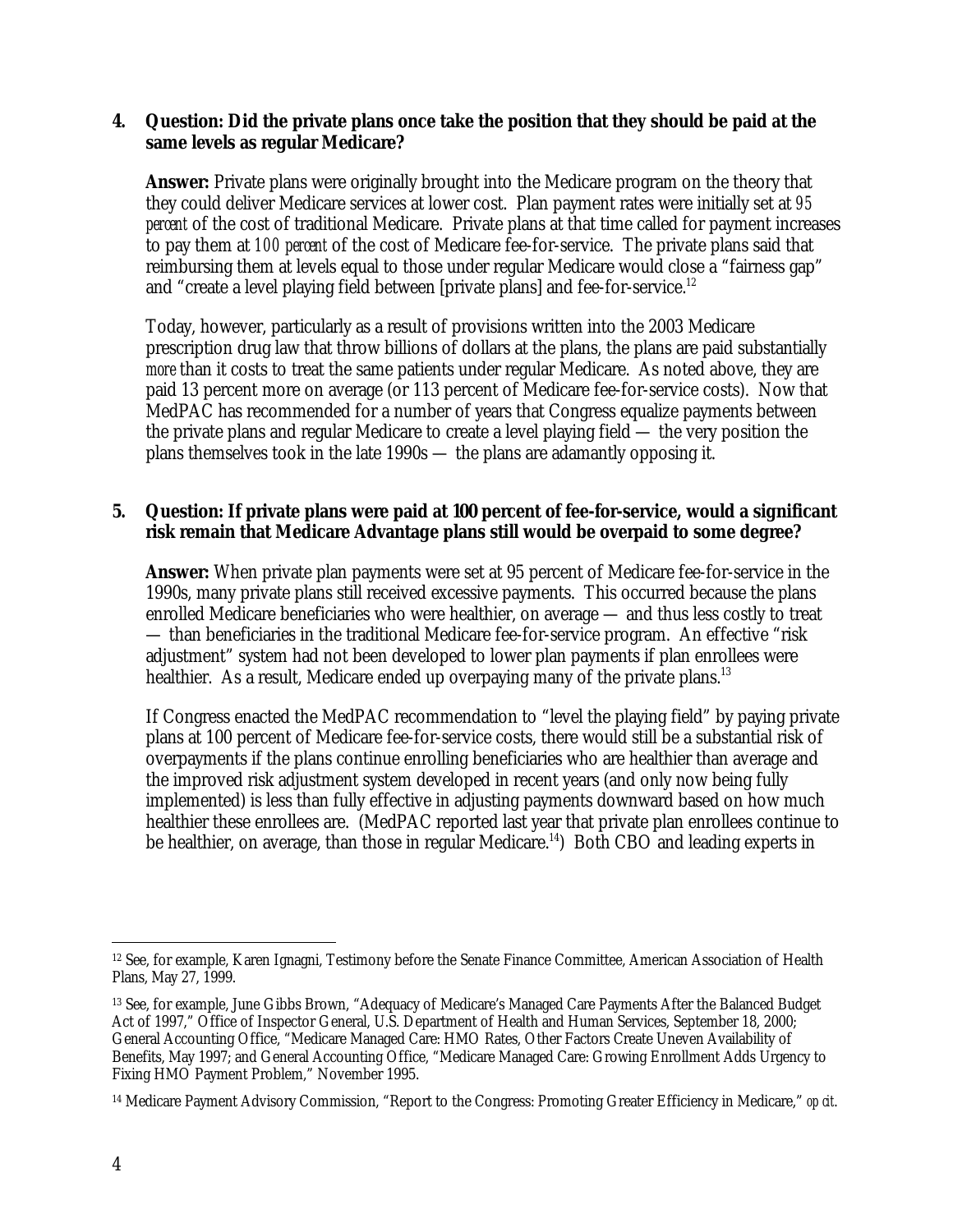the field have said that no risk adjustment system has yet been developed that fully captures all differences in health status.<sup>15</sup>

Moreover, both CBO and CMS have identified recent patterns of "upcoding" in Medicare Advantage.<sup>16</sup> Upcoding involves unexplained changes in the reported health status of Medicare Advantage enrollees that make them appear sicker even if there is no actual change in their health status.<sup>17</sup> (There is an incentive for upcoding because, under the Medicare risk adjustment system, upcoding results in Medicare Advantage plans receiving higher payments from the Medicare program.) Since successful risk adjustment depends on an accurate comparison of the relative health of private plan enrollees and enrollees in traditional Medicare, upcoding undermines the effectiveness of the Medicare risk adjustment system. As a result, private plans likely would continue to be overpaid, potentially to a substantial degree, if the MedPAC recommendation to level the playing field were adopted.<sup>18</sup>

## **6. Question: Can private plans reduce existing Medicare benefits, as well as offer some additional benefits?**

**Answer:** A portion of the overpayments that private plans receive goes to provide additional benefits to enrollees, such as services that Medicare otherwise does not cover or lower costsharing than Medicare otherwise charges. (The rest of the overpayments go to administrative costs, marketing, and profits.) What is still not widely understood, however is that the private plans not only have the flexibility to offer additional benefits but also the discretion to *scale back* existing Medicare benefits, so long as the actuarial value of their *overall* benefit package is not less than the value of the package under traditional Medicare.<sup>19</sup>

Some private insurers evidently use this flexibility to design the benefits packages they offer to entice healthy Medicare beneficiaries, who are less costly to treat, while deterring sicker and

 $\overline{a}$ 15 See Thomas Rice and Katherine Desmond, "The Distributional Consequences of a Medicare Premium Support Proposal," *Journal of Health Politics, Policy, and Law*, December 2004; and Congressional Budget Office, "Designing a Premium Support System for Medicare," December 2006

<sup>16</sup> For a summary of the upcoding issue, see Edwin Park and Robert Greenstein, "Congress to Consider Repeal of Medicare Demonstration Project Designed to Promote Privatization Rather than Yield Valid Results," Center on Budget and Policy Priorities, July 23, 2007.

<sup>&</sup>lt;sup>17</sup> The problem of upcoding is not unique to Medicare Advantage. The federal government has had to periodically adjust other Medicare payment rates, in particular for hospitals, to take into account unexplained changes in the reported health status of beneficiaries that are resulting in increased Medicare payments to health care providers.

<sup>&</sup>lt;sup>18</sup> CMS is already required by the Deficit Reduction Act of 2005 to modify the Medicare Advantage risk adjustment system to take into account unexplained coding differences between Medicare Advantage and regular Medicare for the period 2008-2010. Despite this statutory requirement and the fact that CMS has conducted three separate analyses finding patterns of upcoding, CMS has not acted to address the upcoding issue. Earlier this year, CMS proposed a very modest adjustment, but CMS subsequently dropped its proposal due to strong opposition from the insurance industry. See Centers for Medicare and Medicaid Services, "Advance Notice of Methodological Changes for Calendar Year (CY) 2009 for Medicare Advantage (MA) Capitation Rates and Part D Payment Policies, February 22, 2008 and Centers for Medicare and Medicaid Services "Announcement of Calendar Year (CY) 2009 Medicare Advantage Capitation Rates and Medicare Advantage and Part D Payment Policies, April 7, 2008.

<sup>19</sup> See, for example, Brian Biles, Lauren Hersch Nicholas and Stuart Guterman, "Medicare Beneficiary Out-of-Pocket Costs: Are Medicare Advantage Plans a Better Deal?" The Commonwealth Fund, May 2006.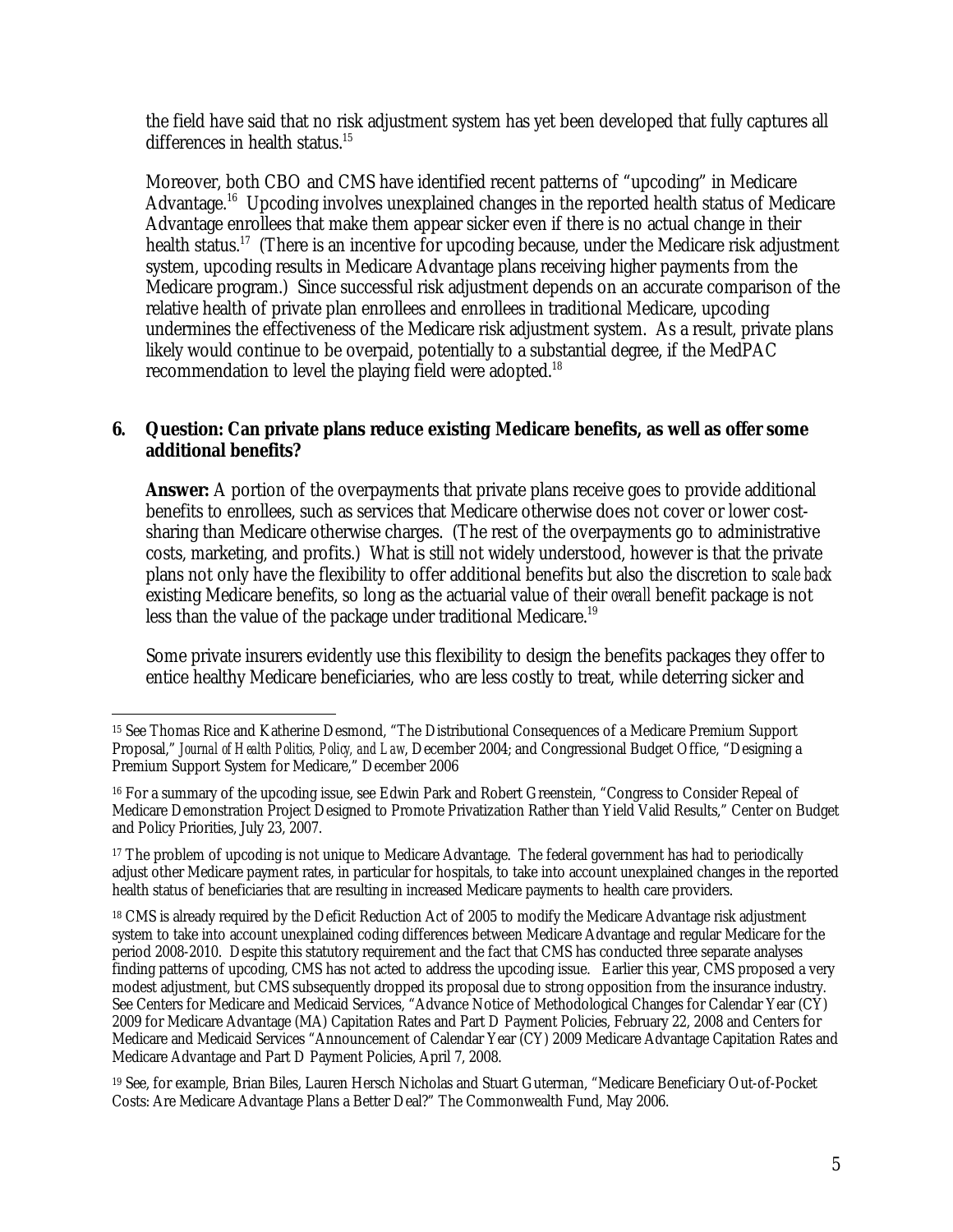more costly beneficiaries from enrolling.<sup>20</sup> For example, some private plans scale back certain Medicare benefits used primarily by sicker individuals; they may impose substantially higher copayment charges for days in the hospital or costly treatments like chemotherapy. Some beneficiaries in poorer health consequently can wind up significantly worse off if they enroll in Medicare Advantage.

Analyses by the Medicare Rights Center, the Commonwealth Fund, the Kaiser Family Foundation, MedPAC, and the Government Accountability Office (GAO) all have found that, to some extent, certain Medicare Advantage beneficiaries who need hospital care, home health care, and other specialty services may end up paying more out-of-pocket for such services, or receiving less of a covered service, under the benefits packages the private plans offer.<sup>21</sup> (Even CMS has acknowledged this problem and stated last year that it will scrutinize cost-sharing levels among Medicare Advantage plans for certain services like physician-administered chemotherapy drugs and dialysis services.<sup>22</sup>)

## **7. Question: Do private plans disproportionately enroll low-income and minority beneficiaries?**

**Answer:** Despite the claims of private plans to the contrary over the last year,<sup>23</sup> low-income and minority beneficiaries generally do not enroll disproportionately in Medicare Advantage plans.<sup>24</sup> Beneficiaries with incomes below \$10,000 enroll in Medicare Advantage to a lesser degree than other beneficiaries do, and African-American beneficiaries enroll in Medicare Advantage to about the same degree as other Medicare beneficiaries do. Moreover, for every racial/ethnic group, the number of Medicare beneficiaries who are enrolled in *regular* Medicare rather than in Medicare Advantage plans — and who consequently are charged higher Medicare premiums to help cover the cost of the Medicare Advantage overpayments — is about three to seven times greater than the number enrolled in Medicare Advantage.

For low-income and minority beneficiaries, the most common form of supplemental coverage (i**.**e., coverage that supplements Medicare) is *Medicaid*, not Medicare Advantage.

<sup>-</sup>20 While Medicare generally prohibits Medicare Advantage plans from discriminating on the basis of health status, an analysis by the Commonwealth Fund found that that "compliance with this broad policy is not carefully defined and enforced by CMS...." Biles et al., *op cit*.

<sup>21</sup> Medicare Rights Center, "Too Good to Be True: The Fine Print in Medicare Private Health Plan Benefits," April 2007; Biles et al., *op cit*; Medicare Payment Advisory Commission, "Report to the Congress: Benefit Design and Cost Sharing in Medicare Advantage Plans," December 2004; Patricia Neuman, "Medicare Advantage: Key Issues and Implications for Beneficiaries," Testimony before the House Budget Committee, Kaiser Family Foundation, June 28, 2007; and Government Accountability Office, "Medicare Advantage: Increased Spending Relative to Medicare Fee-for-Service May Not Always Reduce Beneficiary Out-of-Pocket Costs," February 2008.

<sup>22</sup> Centers for Medicare and Medicaid Services, "2008 Call Letter," April 19, 2007.

<sup>23</sup> See, for example, America's Health Insurance Plans, "Low-Income and Minority Beneficiaries in Medicare Advantage Plans," February 2007 and Edwin Park, "Private Plans Continue to Use Misleading Arguments to Oppose Reforms of Medicare Overpayments," Center on Budget and Policy Priorities, July 31, 2007.

<sup>&</sup>lt;sup>24</sup> See Edwin Park and Robert Greenstein, "Low-Income and Minority Beneficiaries Do Not Rely Disproportionately on Medicare Advantage Plans," Center on Budget and Policy Priorities, Revised April 12, 2007.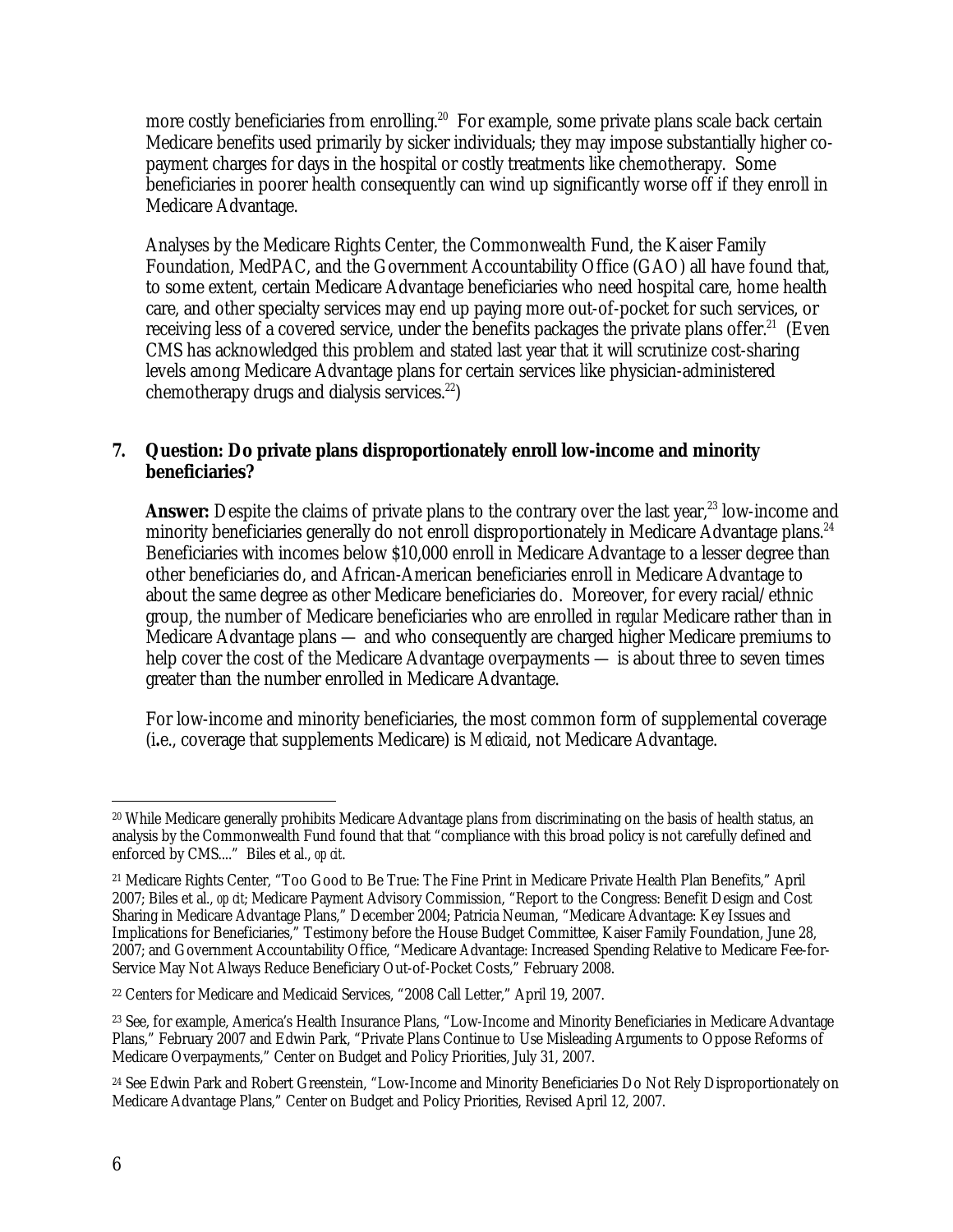- Nearly half (48 percent) of all Medicare beneficiaries with incomes below \$10,000 were enrolled in Medicaid in 2004, nearly five times the proportion enrolled in Medicare Advantage plans.
- Minority beneficiaries also are much more likely to be enrolled in Medicaid than Medicare Advantage. In 2004, most Asian-American Medicare beneficiaries (58 percent) and a plurality of African-American (30 percent) and Hispanic beneficiaries (34 percent) received supplemental coverage through Medicaid. By contrast, the percentages of minority beneficiaries enrolled in private plans — 14 percent of Asian Americans, 13 percent of African Americans and 25 percent of Hispanics — were considerably smaller.

African American and Asian American beneficiaries make up the same or a smaller proportion of Medicare Advantage enrollment than they do of the overall Medicare population. Hispanics are modestly more likely to enroll in Medicare Advantage, but this simply reflects where they live.<sup>25</sup> Half of all Hispanic Medicare Advantage enrollees live in California and Florida. In those states, the proportion of people enrolled in managed care plans — through employerbased coverage as well as through Medicare — is higher than in other parts of the country.<sup>26</sup>

## **8. Question: What is the most efficient approach to help low-income and minority Medicare beneficiaries afford health care?**

**Answer:** Private insurance companies participating in Medicare Advantage offer some benefits not available through regular Medicare that assist low-income and minority Medicare beneficiaries enrolled in such plans. As noted above, however, the additional benefits are not the only, or necessarily the primary, place that the overpayments go. For example, MedPAC found that among "private fee-for-service" plans — the type of Medicare Advantage plan that receives the largest overpayments and is growing the fastest — about *half* of the revenue from the overpayments goes to profits, marketing, and administrative costs (which are much higher than under regular Medicare), rather than to additional benefits.<sup>27</sup> Moreover, MedPAC has noted that these overpayments are a poorly targeted approach to assist low-income and minority beneficiaries because they subsidize extra benefits for both high-income and lowincome beneficiaries who are enrolled in private plans.<sup>28</sup>

A more targeted, effective, and less costly way to aid low-income Medicare beneficiaries would be to expand and improve three existing programs, known as the "Medicare Savings Programs," that help low- and moderate-income beneficiaries pay their Medicare premiums and  $\cot$ -sharing.<sup>29</sup> MedPAC and others, including the Medicare Rights Center,<sup>30</sup> have suggested

29 The three programs are the Qualified Medicare Beneficiary program (QMB), the Specified Low-Income Medicare Beneficiary program (SLMB), and the Qualifying Individual program (QI-1). QMB pays all Medicare premiums and

 $\overline{a}$ 25 Park and Greenstein, *op cit*.

<sup>26</sup> Neuman, *op cit* and Park and Greenstein, *op cit*.

<sup>&</sup>lt;sup>27</sup> Mark Miller, "The Medicare Advantage Program and MedPAC Recommendations," Testimony before the House Budget Committee," Medicare Payment Advisory Commission, June 28, 2007 and Glenn Hackbarth, Oral Testimony before the Senate Finance Committee, April 11, 2007. See also Medicare Payment Advisory Commission, "Report to the Congress: Medicare Payment Policy," *op cit*.

<sup>28</sup> See Hackbarth, "Report to the Congress: Medicare Payment Policy," *op. cit*.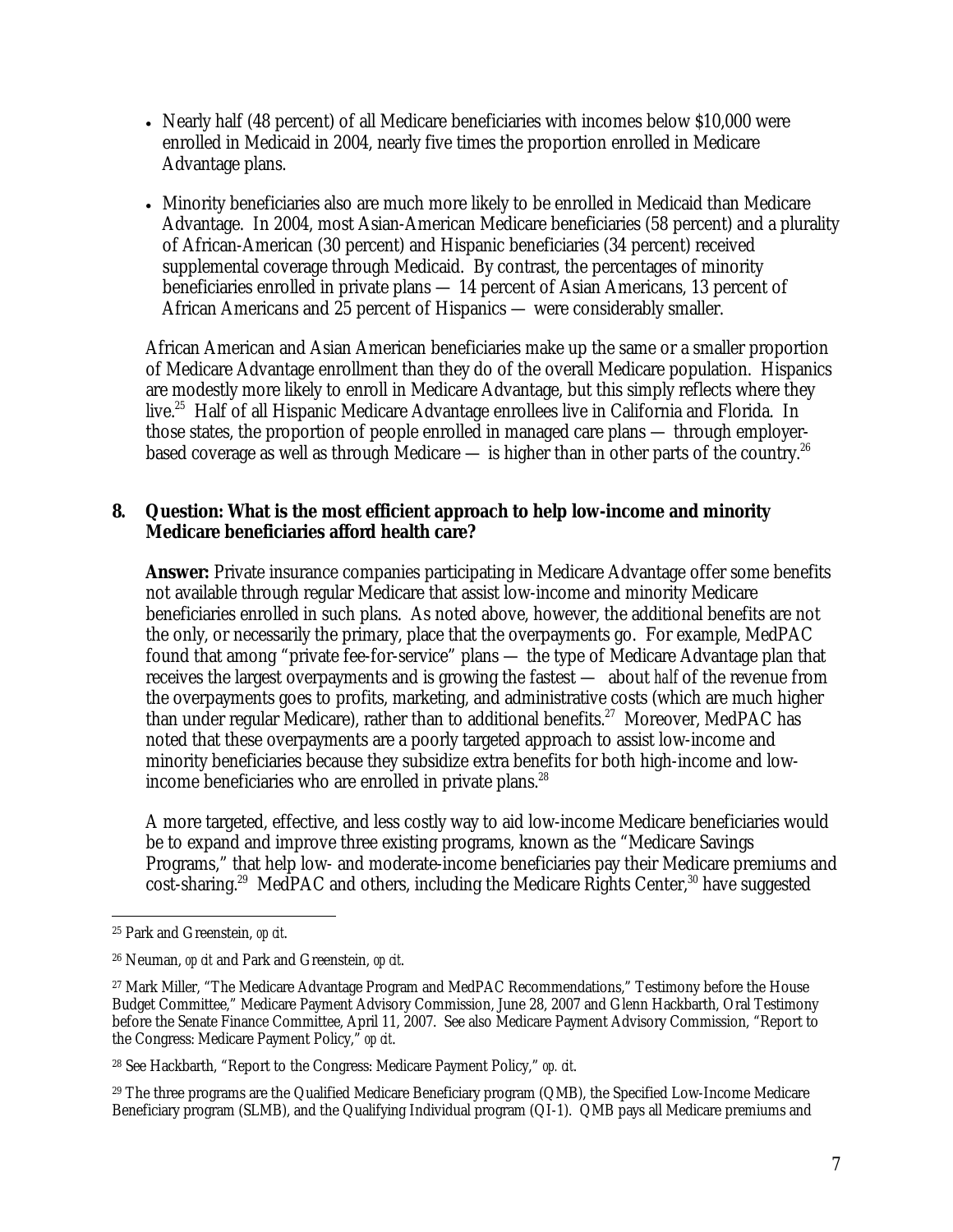such an approach.<sup>31</sup> For example, MedPAC has noted that "if the justification for higher payments to [private] plans is that extra payments are being provided to low-income beneficiaries who choose such plans, there are less costly and more efficient ways to achieve this result," such as by improving the Medicare Savings Programs or strengthening the lowincome subsidy in the Medicare prescription drug benefit.<sup>32</sup> Similarly, the  $GAO$  has concluded that "if the policy objective is to subsidize health care costs of low-income Medicare beneficiaries, it may be more efficient to directly target subsidies to a defined low-income population than to subsidize premiums and cost sharing for all MA beneficiaries, including those who are well off."33

#### **9. Question: Do private plans disproportionately enroll rural beneficiaries?**

**Answer:** Although a quarter of all Medicare beneficiaries live in rural areas,<sup>34</sup> only eight percent of Medicare Advantage enrollees did in 2006,<sup>35</sup> and only 11 percent of all rural beneficiaries were enrolled in such plans in 2007.<sup>36</sup> While enrollment among rural beneficiaries in Medicare Advantage plans has grown significantly of late,  $37$  enrollment in private plans remains disproportionately low in rural areas.

More than half of rural beneficiaries in Medicare Advantage are enrolled in private fee-forservice plans. (About 80 percent of the growth in enrollment among rural beneficiaries between 2006 and 2007 occurred in such plans.). Private fee-for-service is the type of private plan that receives the largest overpayments; on average, these plans are paid 17 percent more than it costs to treat comparable beneficiaries in regular Medicare. In addition, private fee-forservice plans are generally the least efficient type of private plan in Medicare and the only type

 cost-sharing for poor beneficiaries; the other two programs pay Medicare premiums (but not cost-sharing) for beneficiaries with incomes up to 135 percent of the poverty line

30 Medicare Rights Center, "Medicare Private Health Plans vs. Medicare Savings Programs: Which Is the Better Way to Help People with Low Incomes Afford Health Care?," September 2007.

31 The National Academy of Social Insurance has identified a number of policy options to improve the Medicare Savings Programs, a number of which were included in the original House-passed version of SCHIP reauthorization legislation (H.R. 3162) last year. See Jack Ebeler, Paul Van de Water and Cyanne Demchak, "Improving the Medicare Savings Programs," National Academy of Social Insurance, June 2006.

32 Miller, *op cit*. See also Hackbarth, "Report to the Congress: Medicare Payment Policy," *op cit*. The Medicare Part D drug benefit includes a separate subsidy for low-income Medicare beneficiaries that pays for Part D premiums and/or Part D deductibles and cost-sharing. MedPAC recently recommended on a unanimous basis that Congress expand eligibility for the Medicare Savings Programs and the low-income drug subsidy and improve outreach and enrollment of low-income beneficiaries eligible for such assistance. Medicare Payment Advisory Commission, "Report to the Congress: Medicare Payment Policy," *op cit*.

33 Government Accountability Office, *op cit*.

34 In 2004, 24 percent of Medicare beneficiaries lived in rural areas. See Kaiser Family Foundation, "Medicare Chartbook," July 2005.

35 Timothy McBridge, Tanchica Terry and Keith Mueller, "Rural Enrollment in Medicare Advantage Is Concentrated in Private Fee-for-Service Plans," RUPRI Center for Rural Health Policy Analysis, April 2007.

36 Medicare Payment Advisory Commission, "Report to the Congress: Medicare Payment Policy," *op cit*.

37 The number of rural beneficiaries enrolled in Medicare Advantage plans increased 44 percent between 2006 and 2007, although this represents a large percentage increase off a small numerical base.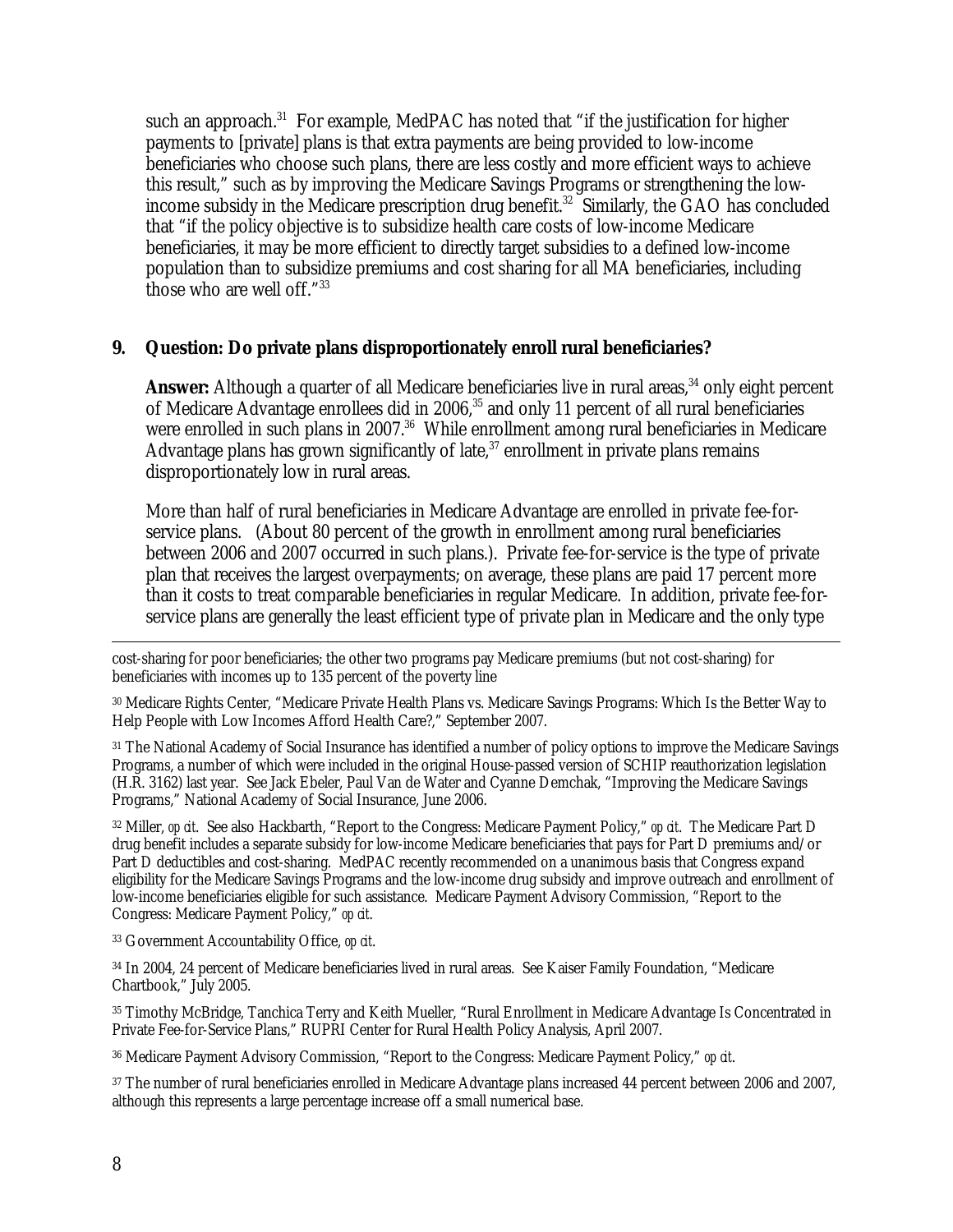that does not coordinate care.<sup>38</sup> Private fee-for-service plans also have spurred complaints from some beneficiaries, hospitals, and providers in rural (as well as urban) areas about patient access to care and prompt payment of providers.<sup>39</sup>

## **10. Question: Do private plans offer quality of care that is higher, the same, or lower than under regular Medicare?**

**Answer:** Some plans have sought to justify the overpayments they receive as promoting better quality of care relative to traditional Medicare. MedPAC recently reported, however, that although many Medicare Advantage plans perform well on quality measures, such plans are not exhibiting the same rate of improvement in quality of care as plans that operate in the private insurance market or as managed care plans that contract with state Medicaid programs.<sup>40</sup> In addition, newer plans that first began participating in Medicare Advantage in 2004 or later did worse on quality measures than older plans. While it is difficult to assess differences in the quality of care between Medicare Advantage and fee-for-service due to the lack of comparative quality measures, levels of beneficiary satisfaction were relatively similar, with traditional Medicare receiving slightly *higher* ratings than Medicare Advantage with regard to beneficiaries receiving care they needed, overall quality of care, and patient satisfaction.<sup>41</sup>

The quality of care appears to vary widely across private plans.<sup>42</sup> The Congressional Budget Office concluded that "though Medicare Advantage plans cost more than care under the FFS program does, on average, they would be more cost-effective if they delivered a sufficiently higher quality of care. The limited [quality] measures available suggest that Medicare Advantage plans are *not* more cost-effective than the FFS program" (emphasis added).<sup>43</sup>

#### **11. Question: Do the abusive marketing practices of some Medicare Advantage plans bear similarities to past marketing abuses associated with Medigap policies or the EITC health insurance tax credit of the early 1990s?**

**Answer:** Over the past year and a half, numerous media reports and several Congressional hearings have documented a pattern of misleading and abusive marketing practices by some insurance agents who seek to entice Medicare beneficiaries to enroll in Medicare Advantage plans (particularly private fee-for-service plans).<sup>44</sup> A January 2007 analysis by the Medicare

43 Peter Orszag, "The Medicare Advantage Program," *op cit*.

<sup>-</sup>38 Medicare Payment Advisory Commission, "Report to the Congress: Medicare Payment Policy," *op cit*. See also Mark Miller, "Private Fee-for-Service Plans in Medicare Advantage," Testimony before the Senate Finance Committee, January 30, 2008.

<sup>39</sup> See, for example, Daryl Weaver, "Testimony of Daryl Weaver, CEO Yazoo Community Hospital and the National Rural Health Association," Written Testimony before the Senate Finance Committee, January 30, 2008.

<sup>40</sup> Medicare Payment Advisory Commission, "Report to the Congress: Medicare Payment Policy," *op cit*.

<sup>41</sup> Medicare Payment Advisory Commission, "Report to the Congress: Medicare Payment Policy," *op cit*.

<sup>42</sup> See, for example, Medicare Payment Advisory Commission, "Promoting Great Efficiency in Medicare," *op cit*.

<sup>44</sup> See, for example, Robert Pear, "States Look to Rein in Private Medicare Plans," *New York Times*, May 5, 2008; John Reichard, "Medicare Advantage Marketing Abuses Continue, Witnesses Tell Panel," *CQ Healthbeat*, February 7, 2008; Robert Pear, "Hard Sell Cited as Insurers Push Plans to Elderly," *New York Times*, May 7, 2007; Victoria Colliver,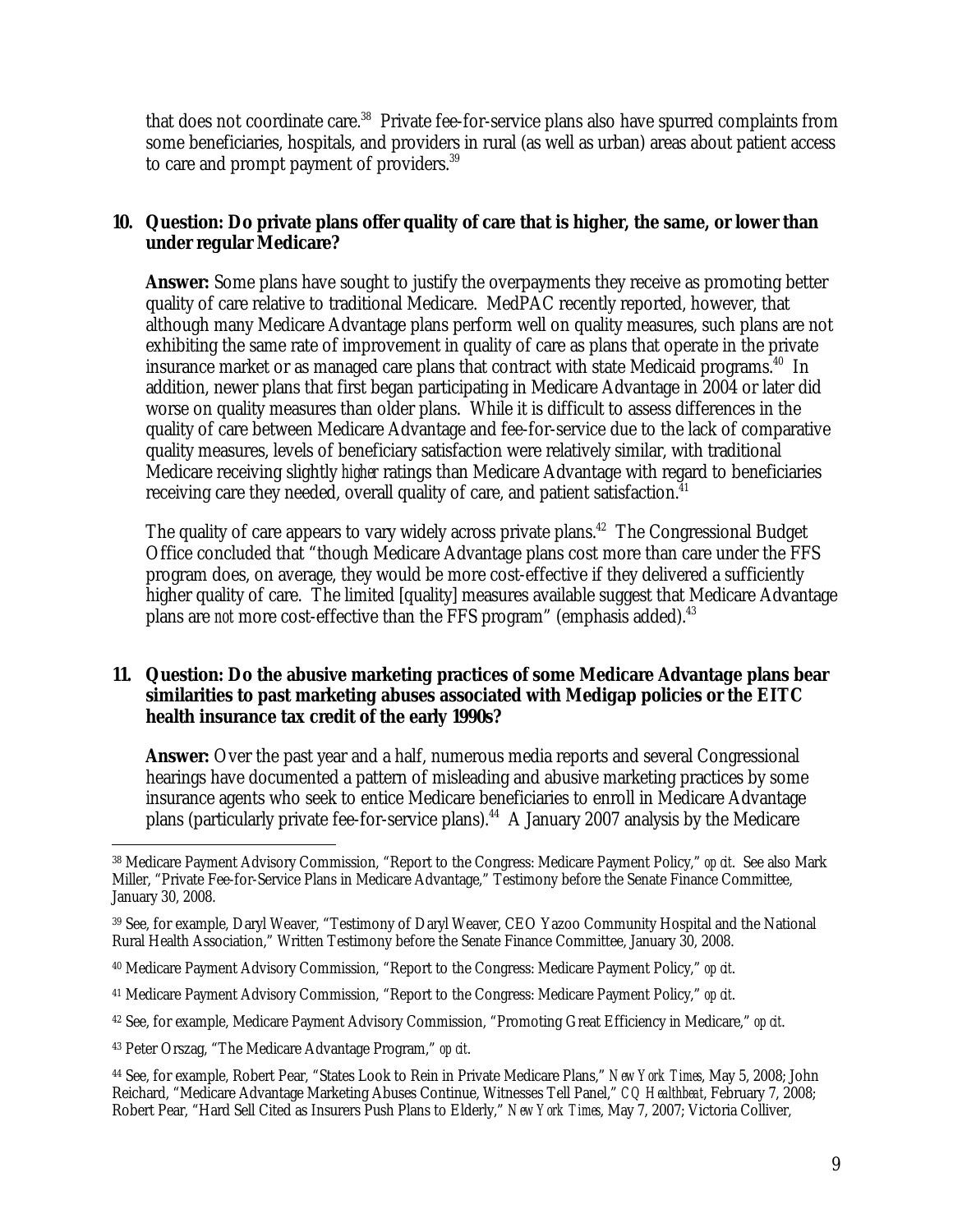Rights Center and California Health Advocates provides extensive documentation of such practices.45

In addition, in a survey conducted by the National Association of Insurance Commissioners in 2007, some 39 of the 46 states and territories (including the District of Columbia and Puerto Rico) responding reported complaints about inappropriate or confusing marketing practices that led Medicare beneficiaries to enroll in private plans without understanding how the plans differed from traditional Medicare in areas such as benefits and provider availability. Forty-one states reported complaints of misrepresentations by agents, brokers, or insurance companies in the marketing of these plans (concerning such matters as the participation of health care providers in the plan networks and the types of benefits offered and premiums charged).<sup>46</sup> The state insurance commissioners also have reported complaints of high-pressure sales tactics, including complaints of agents and brokers conducting door-to-door sales and portraying themselves as government representatives from Medicare or Social Security.<sup>47</sup>

The overpayments now being made to the private insurance companies have clearly contributed to these marketing abuses. Because private plans receive a 13-percent overpayment, on average, for each Medicare beneficiary they enroll (with overpayments to private fee-for-service plans averaging 17 percent), private plans have a significant incentive to maximize enrollment. As a result, many private plans have established lucrative commission structures for their insurance agents, providing as much as \$500 per new enrollee as well as free trips and other financial inducements. In a public draft report, the National Association of Insurance Commissioners concludes that these "aggressive marketing and sales practices, especially in the MA-PFFS market, are likely the result of the high payments that Medicare Private Plans receive under the CMS bid process that translates into large compensation arrangements paid to agents."<sup>48</sup>

In addition, because each Medicare Advantage plan has its own benefits package that may differ substantially from traditional Medicare and from the offerings of other private plans, and each plan also may have its own provider network, vulnerable seniors and people with disabilities can

46 National Association of Insurance Commissioners, "NAIC Senior Issues Task Force State Survey on Medicare Marketing Issues: Preliminary Results — Updated 6/1/07," June 1, 2007.

47 Sean Dilweg, Wisconsin Insurance Commissioner, "Testimony of Sean Dilweg, Wisconsin Insurance Commissioner, before the United States Special Committee on Aging Regarding Medicare Advantage Marketing and Sales," Testimony before the Senate Special Committee on Aging, May 16, 2007. See also Kim Holland, Oklahoma Insurance Commissioner, "Senate Special Committee on Aging Testimony for 5/16/07," Testimony before the Senate Special Committee on Aging, May 16, 2007 and Sherry Mowell, "Remarks before the Senate Committee on Aging: Sherry Mowell, Special Agent, Georgia Insurance and Safety Fire Commissioner John Oxendine," Testimony before the Senate Special Committee on Aging, May 16, 2007.

48 National Association of Insurance Commissioners, "White Paper on the Regulation of Medicare Private Plans: DRAFT (Dated 04-29-08)," May 7, 2008 available at:

http://www.naic.org/documents/committees\_b\_senior\_issues\_medpp\_white\_paper.pdf.

 <sup>&</sup>quot;Medicare plans under scrutiny: Complaints are adding up from seniors upset with private health care packages," *San Francisco Chronicle*, January 26, 2007; and Milt Freudenheim, "Luring Customers from Medicare," *New York Times*, September 22, 2006.

<sup>45</sup> See David Lipschutz, Paul Precht, and Bonnie Burns, "After the Goldrush: The Marketing of Medicare Advantage and Part D Plans," California Health Advocates and the Medicare Rights Center, January 2007.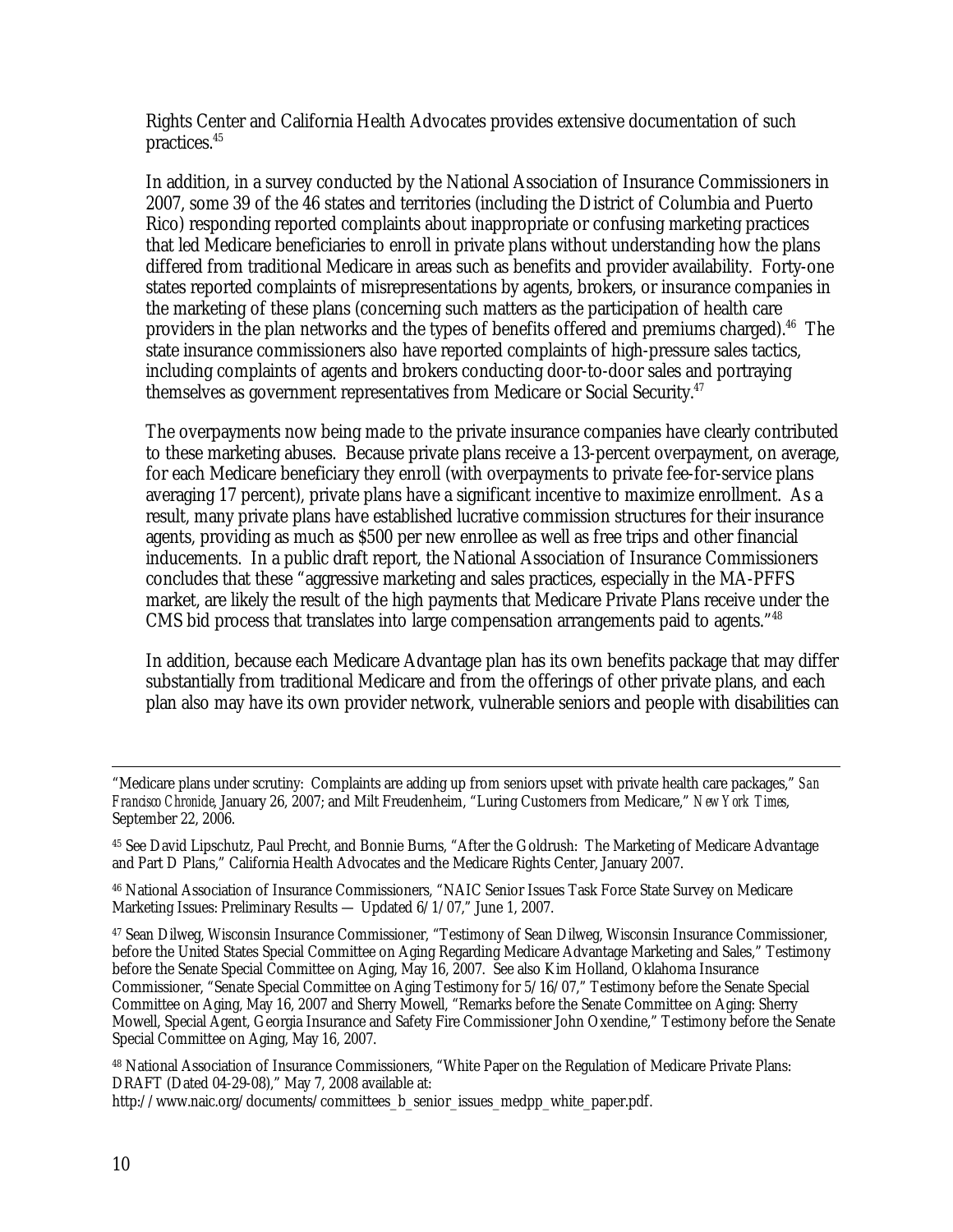be confused by the array of plans. Lack of proper oversight by the federal government has exacerbated these problems.<sup>49</sup>

In a number of respects, these abusive marketing practices bear a striking similarity to what occurred in the marketing of supplemental Medigap plans in the 1970s and 1980s, as well as in the marketing of the short-lived refundable health insurance tax credit for children's health insurance in the early 1990s. In both cases, unsuspecting individuals and families were initially left to their own devices in a highly profitable "wild west" health insurance market, with little government oversight to reduce confusion among potential enrollees or curtail misleading sales practices and outright fraud.

With regard to Medigap policies, for example, some Medicare beneficiaries were sold multiple plans or plans that duplicated their employer-based retiree coverage. Many beneficiaries were baffled by the number of plans, each with its own benefit structure. In addition, some plans provided coverage of little value. As a consequence, Congress enacted legislation in 1980, 1990 and 1994 that, in conjunction with greater state oversight, regulated Medigap marketing, standardized the benefits packages that could be offered, ensured that a significant portion of premium costs would be devoted to medical coverage (rather than to plan profits or administrative costs), and established key consumer protections such as open enrollment periods and limits on exclusions for pre-existing health conditions. These improvements helped stabilize the Medigap market and substantially reduced beneficiary complaints about marketing abuses.<sup>50</sup>

In a similar vein, after Congress established a refundable tax credit for the purchase of health insurance for low-income children in 1990, with few standards involved, Congress had to revisit that issue. The tax credit proved to be a failure of such a scope that Congress repealed the tax credit in 1993. The decision to repeal the credit came after investigations by the IRS and the Oversight Subcommittee of the House Ways and Means Committee found that many lowincome families were being sold flimsy insurance policies of little merit. Some insurers sold policies for children that covered only cancer, heart attacks, strokes, and other diseases that few children have. Other policies imposed restrictions such as the exclusion of pre-existing conditions and/or austere benefit limits, such as a limit of one outpatient visit per year. The investigations also uncovered extensive evidence of insurance agents using misleading, highpressure sales tactics and, in some cases, posing as government officials.<sup>51</sup>

The Medigap experience is instructive for how to address the marketing abuses in Medicare Advantage. Reducing the excessive payments to Medicare Advantage plans could help bring

 $\overline{a}$ 49 Until CMS and the Medicare Advantage plans offering private fee-for-service plans temporarily suspended the marketing of such plans in June 2007 on a voluntary basis in order to ensure compliance with existing federal requirements, there had been little effort by CMS to rein in marketing abuses by private plans and their agents. The suspension was lifted in September 2007. See Holland, *op cit* and Lipschutz, Precht and Burns, *op cit*. On May 8, 2008, CMS issued new proposed marketing regulations. America's Health Insurance Plans also recently developed voluntary marketing rules for its members, issued in March 2008.

<sup>50</sup> Jim Hahn, "Standardized Choices: Medigap Lessons for Medicare Part D," Congressional Research Service, March 8, 2006.

<sup>51 &</sup>quot;Report on Marketing and Abuse and Administrative Problems Involving the Health Insurance Component of the Earned Income Tax Credit," Subcommittee on Oversight of the House Ways and Means Committee, June 1, 1993.